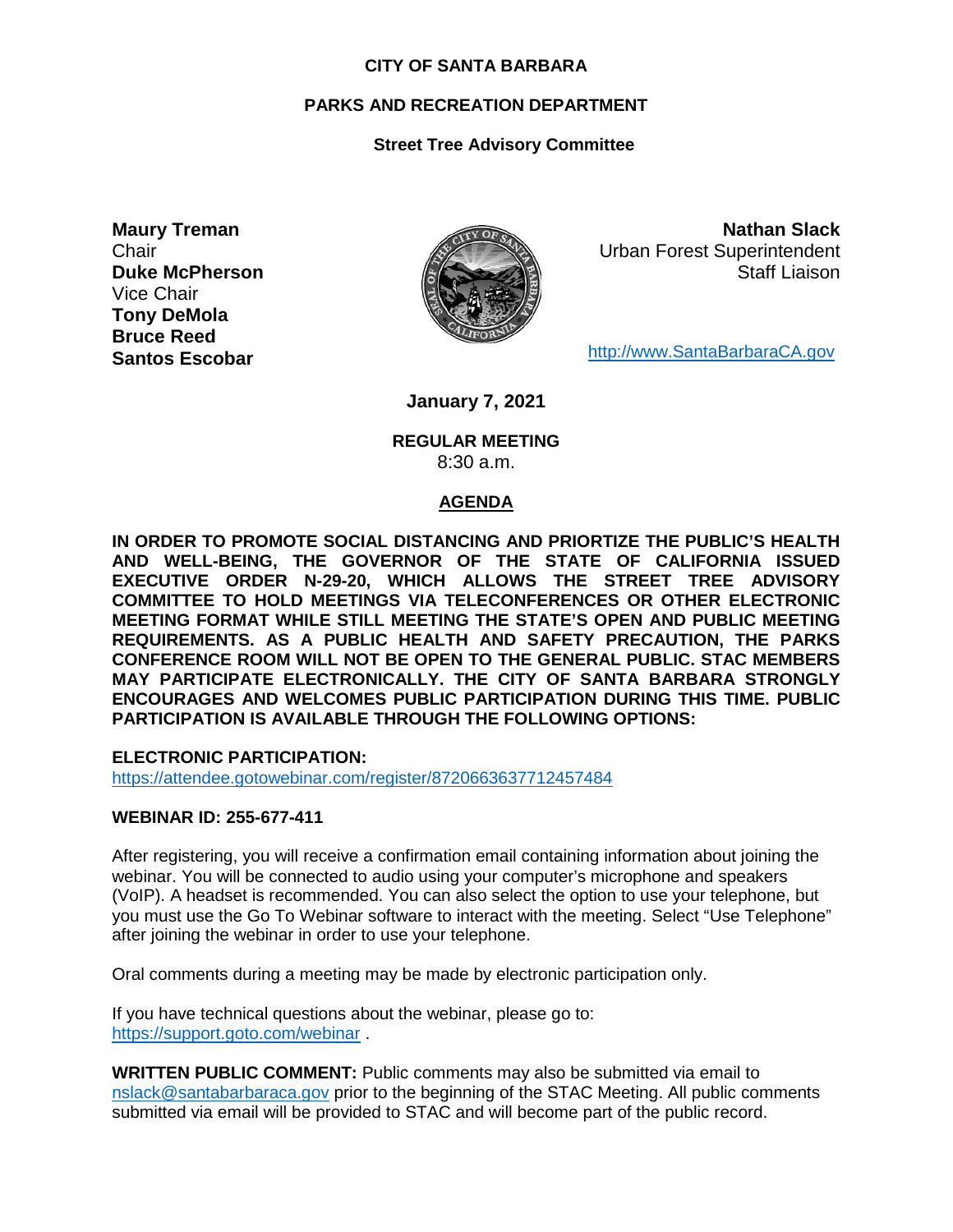**PUBLIC COMMENT:** Public comment on matters not listed on the agenda will occur at the beginning of the meeting. Members of the public wishing to speak must "raise their hand" in the GoToWebinar platform by selecting the virtual hand icon, which is generally located on most devices in the upper right hand corner of the screen. When persons are called on to speak, their microphone will be activated and they will be notified to begin speaking. Each speaker will be given a total of one minute to address the STAC.

**PUBLIC COMMENT ON AGENDIZED ITEMS:** Members of the public wishing to speak on a matter on the agenda must "raise their hand" in the GoToWebinar platform by selecting the virtual hand icon during the presentation of that item. The "raise hand" icon is generally located on most devices in the upper right hand corner of the screen. When persons are called on to speak, their microphone will be activated and they will be notified to begin speaking. Each speaker will be given a total of one minute to address the STAC.

## **PUBLIC INFORMATION**

Materials related to an item on this agenda submitted to the Street Tree Advisory Committee after distribution of the agenda packet are available for public inspection in the Parks Division Office located at 402 E. Ortega Street, Santa Barbara, CA 93101, during normal business hours.

# **CALL TO ORDER**

# **ROLL CALL**

# **CHANGES TO THE AGENDA**

# **APPROVAL OF MINUTES**

A. Regular Meeting December 3, 2020

## **MEMBER AND STAFF COMMUNICATIONS**

- A. Parks and Recreation Commission actions
- B. City Council appeal update

## **NEW BUSINESS**

# **TREE REMOVAL CONSIDERATIONS**

# **STREET TREES**

- 1. 700 block Reddick St. *Jacaranda mimosifolia*, Jacaranda Trish Allen
- 2. 1298 Las Positas Rd. *(2) Bauhinia variegate,* Purple Orchid Tree, and *(1) Maytenus boaria*, Mayten Tree – Bob Cunningham Arcadia Studio

## **SETBACK TREES**

- 3. 119 Alameda Padre Serra *Liquidambar styraciflua,* American Sweetgum Bob Hilty
- 4. 1129 Curley Ave. *(1) Cinnamomum camphora*, Camphor Tree, and *(1) Washingtonia robusta*, Mexican Fan Palm – Ruben Jaramillo

## **STREET TREE MASTER PLAN**

## **OLD BUSINESS**

## **ADJOURNMENT**

**AMERICANS WITH DISABILITIES ACT:** In compliance with the Americans with Disabilities Act, if you need special assistance to participate in this meeting, please contact Nathan Slack at